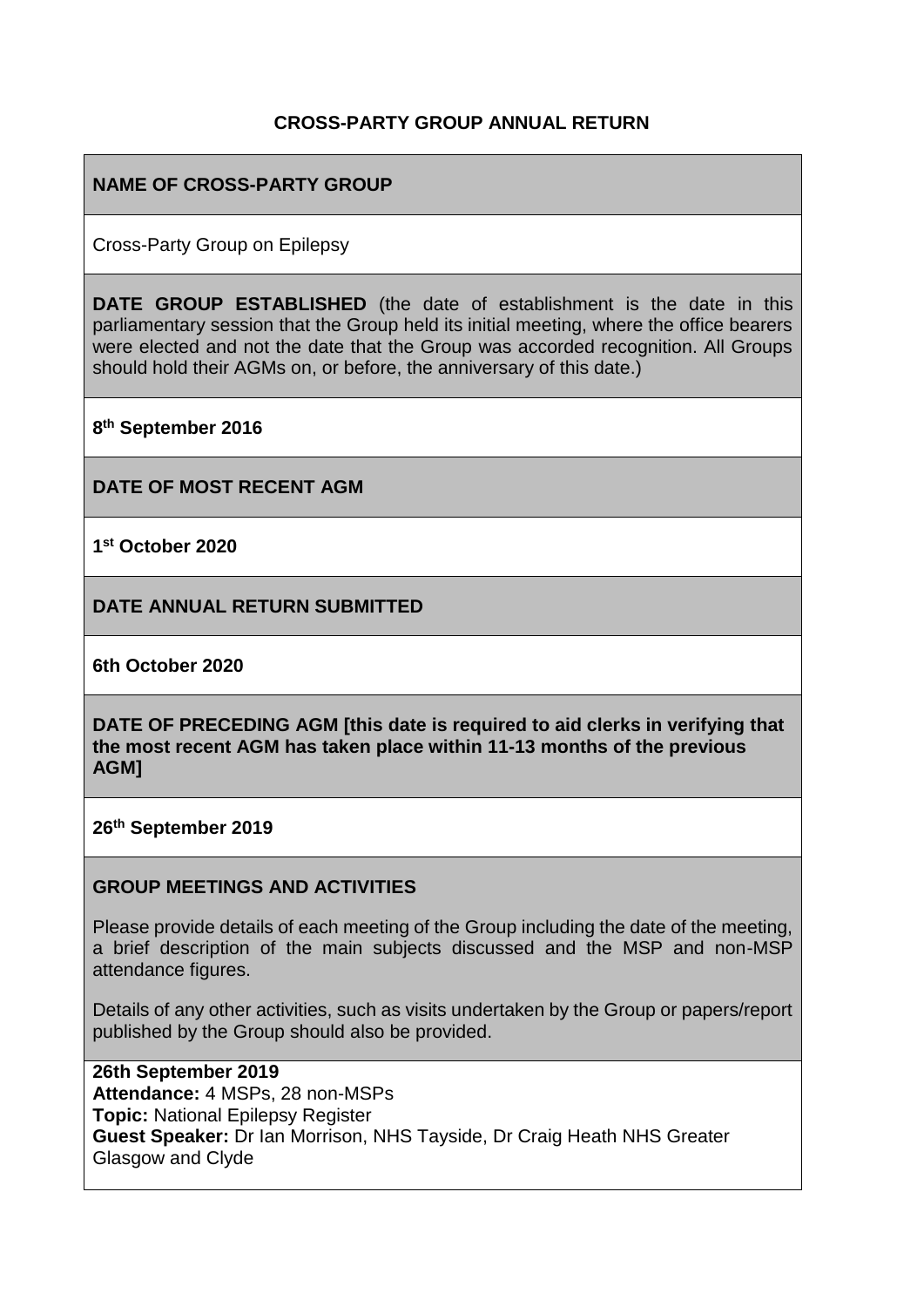**7 th November 2019 Attendance:** 2 MSPs, 32 non-MSPs **Topic:** Paediatric epilepsy SIGN Guidelines **Speaker:** Dr Jay Shetty, Consultant Paediatric Neurologist, RHSC Edinburgh, Chair of SIGN Guideline Development Group

**27th February 2020 Attendance:** 2 MSPs, 38 non-MSPs **Topic:** Out of area placements and delayed discharge for people with learning disabilities and complex needs **Speaker:** Dr Anne MacDonald, Senior Research Fellow, University of Glasgow, Ann Maxwell OBE of Muir Maxwell Trust

### **MSP MEMBERS OF THE GROUP**

Please provide names and party designation of all MSP members of the Group.

Alasdair Allan MSP (Convenor) - SNP David Torrance MSP (Deputy Co-Convenor) – SNP Richard Lyle MSP (Deputy Co-Convenor) - SNP George Adam MSP – SNP Kenneth Gibson MSP – SNP Jeremy Balfour MSP – Conservative Alex Cole-Hamilton MSP – Liberal Democrats Mary Fee MSP - Labour Neil Findlay MSP - Labour Rhoda Grant MSP - Labour Lewis Macdonald MSP - Labour Gil Paterson MSP - SNP

Anas Sarwar MSP – Labour

## **NON-MSP MEMBERS OF THE GROUP**

For organisational members please provide only the name of the organisation, it is not necessary to provide the name(s) of individuals who may represent the organisation at meetings of the Group.

| Individuals | <b>Mary Antcsak</b> |
|-------------|---------------------|
|             | Jean Barclay        |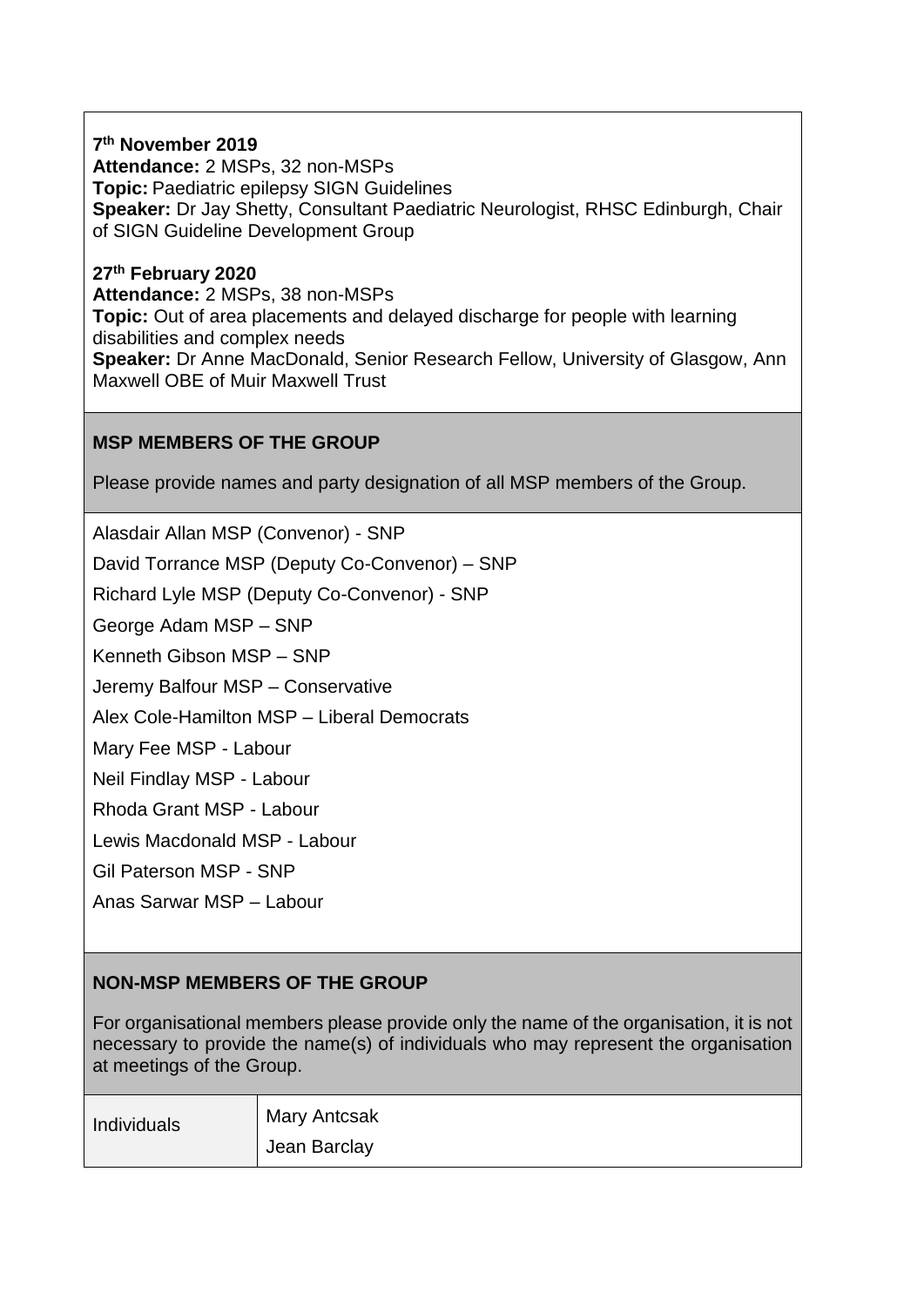| Helen Bongard            |
|--------------------------|
| Celia Brand              |
| <b>Andrew Boyle</b>      |
| John Bruce               |
| Dr Richard Chin          |
| Dr Christian Schnier     |
| <b>Elaine Collard</b>    |
| Magnus Corkish           |
| Norma Crawford           |
| <b>Heather Davies</b>    |
| Dr Susan Duncan          |
| <b>Ann Greenall</b>      |
| Alan Guild               |
| Andrena Hughes           |
| Raymond Hussain          |
| <b>Chris Jeans</b>       |
| Marie Kelly              |
| Chloe Kippen             |
| Sylvia Lawrie            |
| Yvonne Leavy             |
| Rachel Lloyd             |
| <b>Helen Macdonald</b>   |
| Lorraine Mackenzie       |
| Dr Pam Martis            |
| <b>Barbara McCulloch</b> |
| <b>Michael McCulloch</b> |
| Dr Ailsa McLellan        |
| <b>Chalmers Mowbray</b>  |
| Linda Radcliffe          |
| Derek Robertson          |
| <b>Brian Rocks</b>       |
| Ewen Roy                 |
| Sarah Silk               |
| <b>Gillian Smith</b>     |
| <b>Jane Stuart</b>       |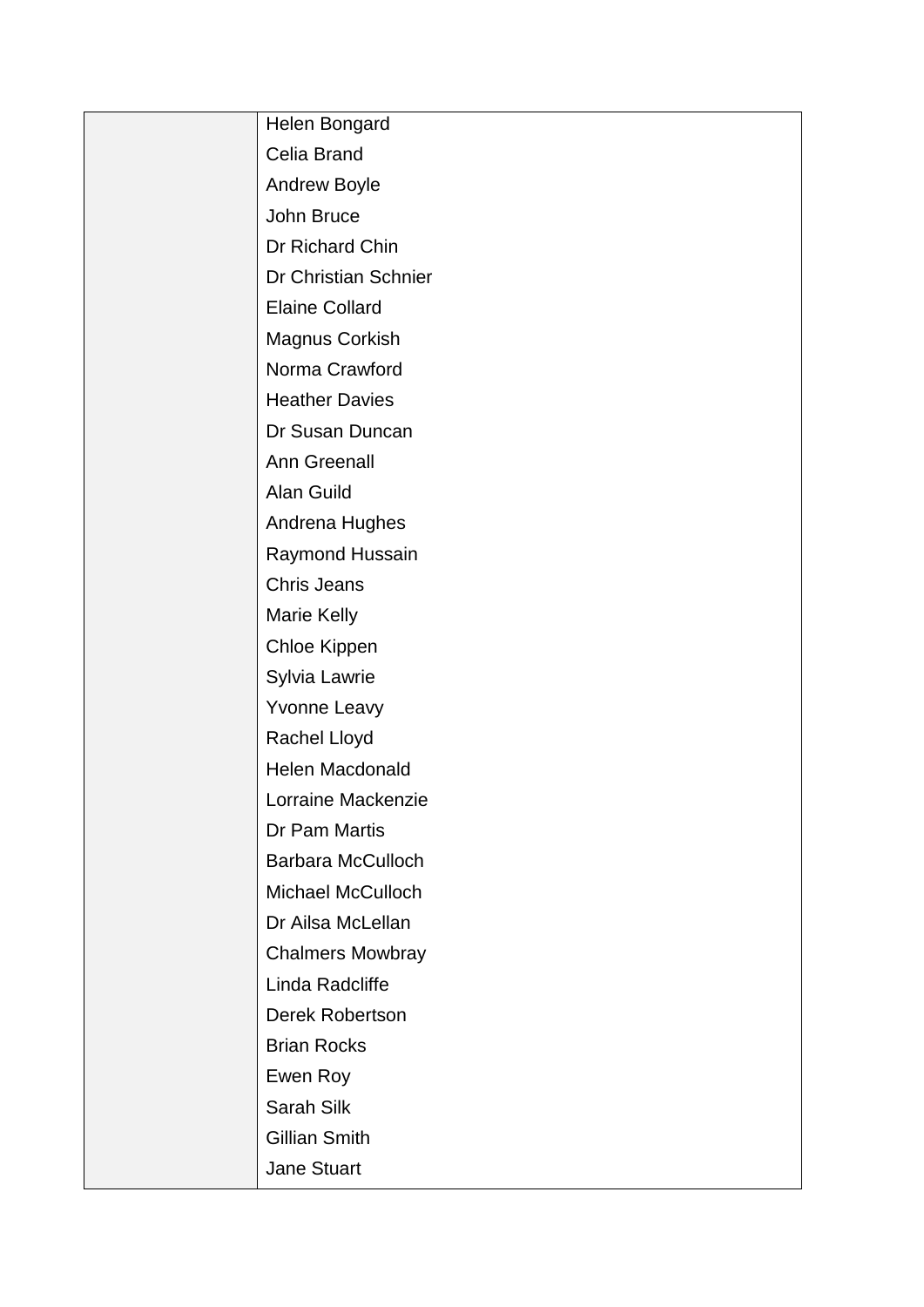|               | Sharon Thinn                                           |
|---------------|--------------------------------------------------------|
|               | <b>Kerry Thompson</b>                                  |
|               | Sam Whitmore                                           |
|               | Darren Wilkinson                                       |
|               |                                                        |
| Organisations | <b>Blue Sky Autism</b>                                 |
|               | <b>Carita Neurological Solutions</b>                   |
|               | <b>Citizen's Advice Scotland</b>                       |
|               | <b>Community Pharmacy Scotland</b>                     |
|               | Division of Clinical Psychology Scotland               |
|               | Eisai Itd                                              |
|               | Enable                                                 |
|               | <b>Epilepsy Scotland - Secretary</b>                   |
|               | <b>Epilepsy Connections</b>                            |
|               | <b>Epilepsy Consortium Scotland</b>                    |
|               | <b>Epilepsy Nurses Association (ESNA)</b>              |
|               | <b>Glasgow Children's Hospital Charity</b>             |
|               | Headway                                                |
|               | Lanarkshire Epilepsy                                   |
|               | LivaNova                                               |
|               | Mindroom                                               |
|               | Muir Maxwell Trust/Muir Maxwell Epilepsy Centre        |
|               | PAMIS                                                  |
|               | Positive and Active Behaviour Support Scotland (PABSS) |
|               | Quarriers/ Scottish Epilepsy Centre                    |
|               | <b>Royal Pharmaceutical Society Scotland</b>           |
|               | <b>SUDEP Action Scotland</b>                           |
|               | <b>UCB Pharma</b>                                      |
|               | Veriton                                                |
|               | West Dunbartonshire Epilepsy Support Group             |
|               |                                                        |
|               |                                                        |
|               |                                                        |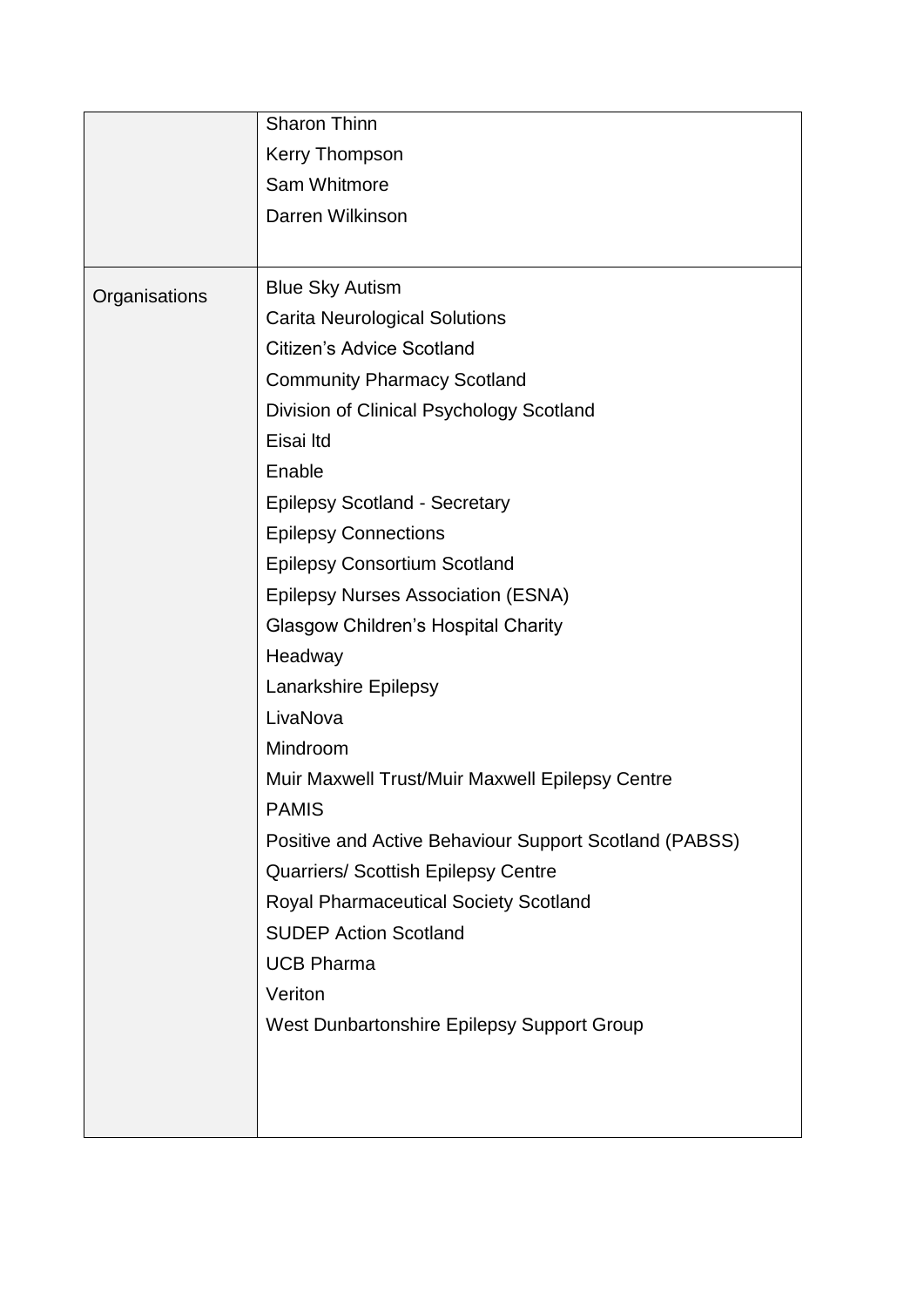# **GROUP OFFICE BEARERS**

Please provide names for all office bearers. The minimum requirement is that two of the office bearers are MSPs and one of these is Convener – beyond this it is a matter for the Group to decide upon the office bearers it wishes to have. It is permissible to have more than one individual elected to each office, for example, co-conveners or multiple deputy conveners.

| Convener                | Alasdair Allan MSP                    |
|-------------------------|---------------------------------------|
| <b>Deputy Conveners</b> | David Torrance MSP & Richard Lyle MSP |
| Secretary               | Anissa Tonberg / Epilepsy Scotland    |
| <b>Treasurer</b>        |                                       |

## **FINANCIAL BENEFITS OR OTHER BENEFITS RECEIVED BY THE GROUP**

Please provide details of any financial or material benefit(s) received from a single source in a calendar year which has a value, either singly or cumulatively, of more than £500. This includes donations, gifts, hospitality or visits and material assistance such as secretariat support.

Details of material support should include the name of the individual providing support, the value of this support over the year, an estimate of the time spent providing this support and the name of the organisation that this individual is employed by / affiliated to in providing this support.

Groups should provide details of the date on which the benefit was received, the value of the benefit and a brief description of the benefit.

If the Group is not disclosing any financial information please tick the box to confirm that the Group has considered the support received, but concluded it totalled under the threshold for disclosure (£500).

No income was received or spent directly by the Cross-Party Group on Epilepsy since the last AGM. However, the Epilepsy Consortium Scotland (ECS) has provided material in-kind assistance through a Secretariat worth approximately £800-£900 and has met the catering costs amounting to £603.48 for the Epilepsy Group meetings in the last 12 months (September 2018 and January and March 2019).